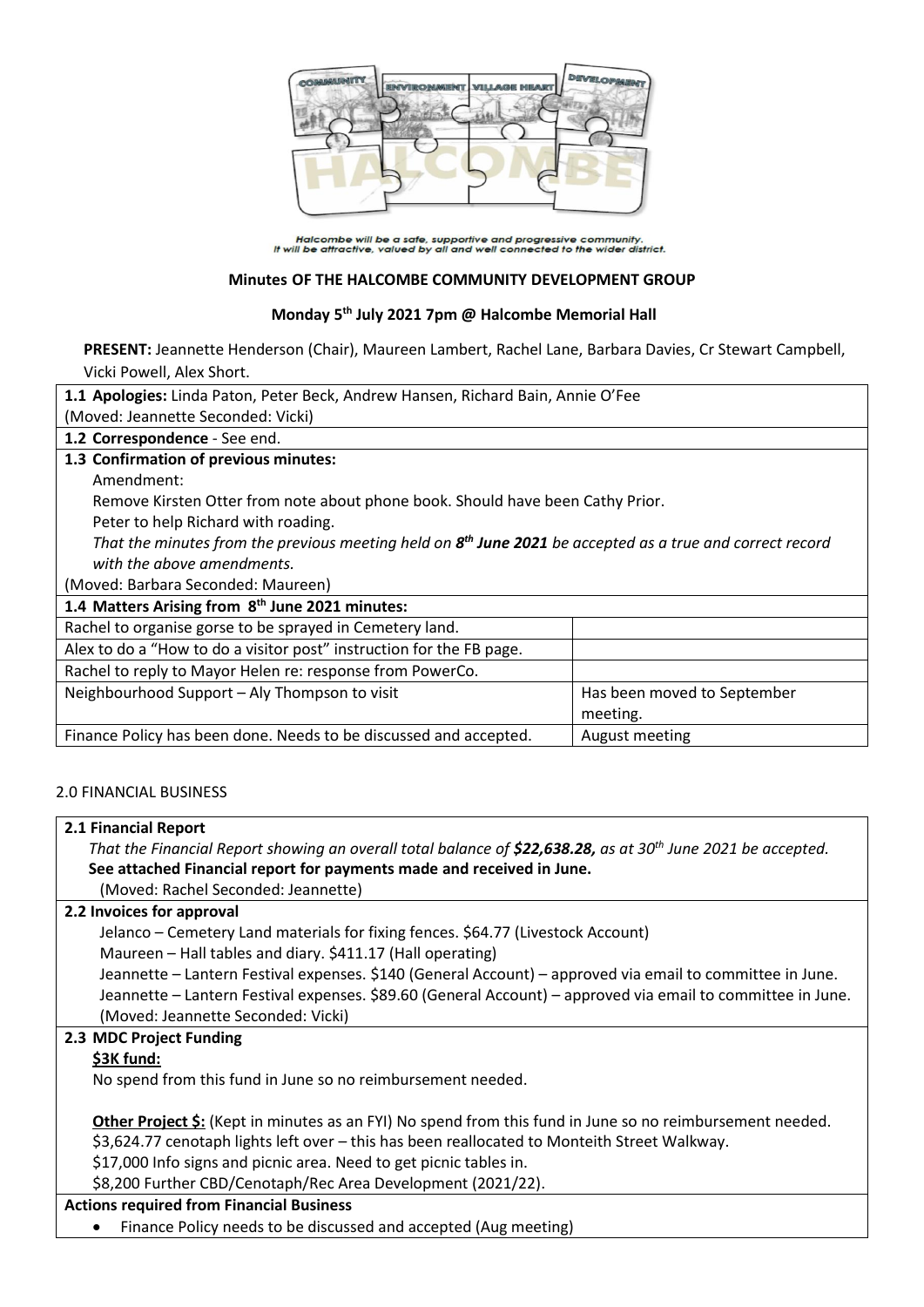#### **3.0 COUNCIL BUSINESS**

# **Current Consultation Underway**

• Representation review continues.

### **Council Report: Stuart Campbell.**

- Pine trees by tennis courts were trimmed by Council to the fence line last winter Council will keep an eye on them.
- Representation review continues.
- 10 year plan has been adopted.
- Submissions about Library have closed. No major objections. Concern around parking.
- Feilding Little Theatre and Sports Recreation facilities (need for 2 more indoor courts) long term plan will be discussed next.
- Infrastructure projects are still underway (Mangaweka Bridge, Ohakea Water scheme has started, Wastewater).

#### **4.0 GENERAL BUSINESS**

| 4.1 Focus #1 – Walkway and Domain (Vicki)                                |  |  |
|--------------------------------------------------------------------------|--|--|
| Some of the plaques are getting over grown.                              |  |  |
| Edging needs some love too. Andre to do a list of what he needs to fix   |  |  |
|                                                                          |  |  |
| 2 of the picnic tables are done. Rachel to contact Rec Services when all |  |  |
| done to do concrete pads.                                                |  |  |

|           | 4.1a Focus #1a – Monteith Street walkway (Rachel) |  |
|-----------|---------------------------------------------------|--|
| $\bullet$ | This project now is part of the HCT.              |  |

| 4.2 Focus #2 - Hall (Maureen)                                                                |  |  |
|----------------------------------------------------------------------------------------------|--|--|
| Usage - June                                                                                 |  |  |
| No Charge activities                                                                         |  |  |
| Thursdays: Yoga 6.30 - 7.30<br>$\bullet$                                                     |  |  |
| Monday 7th HCDG meeting<br>$\bullet$                                                         |  |  |
| Thursday 24 HCT<br>$\bullet$                                                                 |  |  |
| Hire                                                                                         |  |  |
| Music and Movement 4 Tuesdays 9.15 - 10.00 (not 29th) MDC<br>$\bullet$                       |  |  |
| sponsored                                                                                    |  |  |
| <b>Bookings for July:</b>                                                                    |  |  |
| Friday 2 <sup>nd</sup> Play Centre evening Matariki in conjunction with                      |  |  |
| centre/overflow, wet weather venue                                                           |  |  |
| Monday 5 <sup>th</sup> HCDG 6.30pm                                                           |  |  |
| Yoga Thursdays $6.30 - 7.30$                                                                 |  |  |
| 10th Lambert family \$100.00                                                                 |  |  |
| 17th booking cancelled (Covid travel)                                                        |  |  |
| Lantern festival 13 <sup>th</sup> , 20 <sup>th</sup> , 24 <sup>th</sup> evening<br>$\bullet$ |  |  |
| 24 <sup>th</sup> day Moa Harriers \$75.00                                                    |  |  |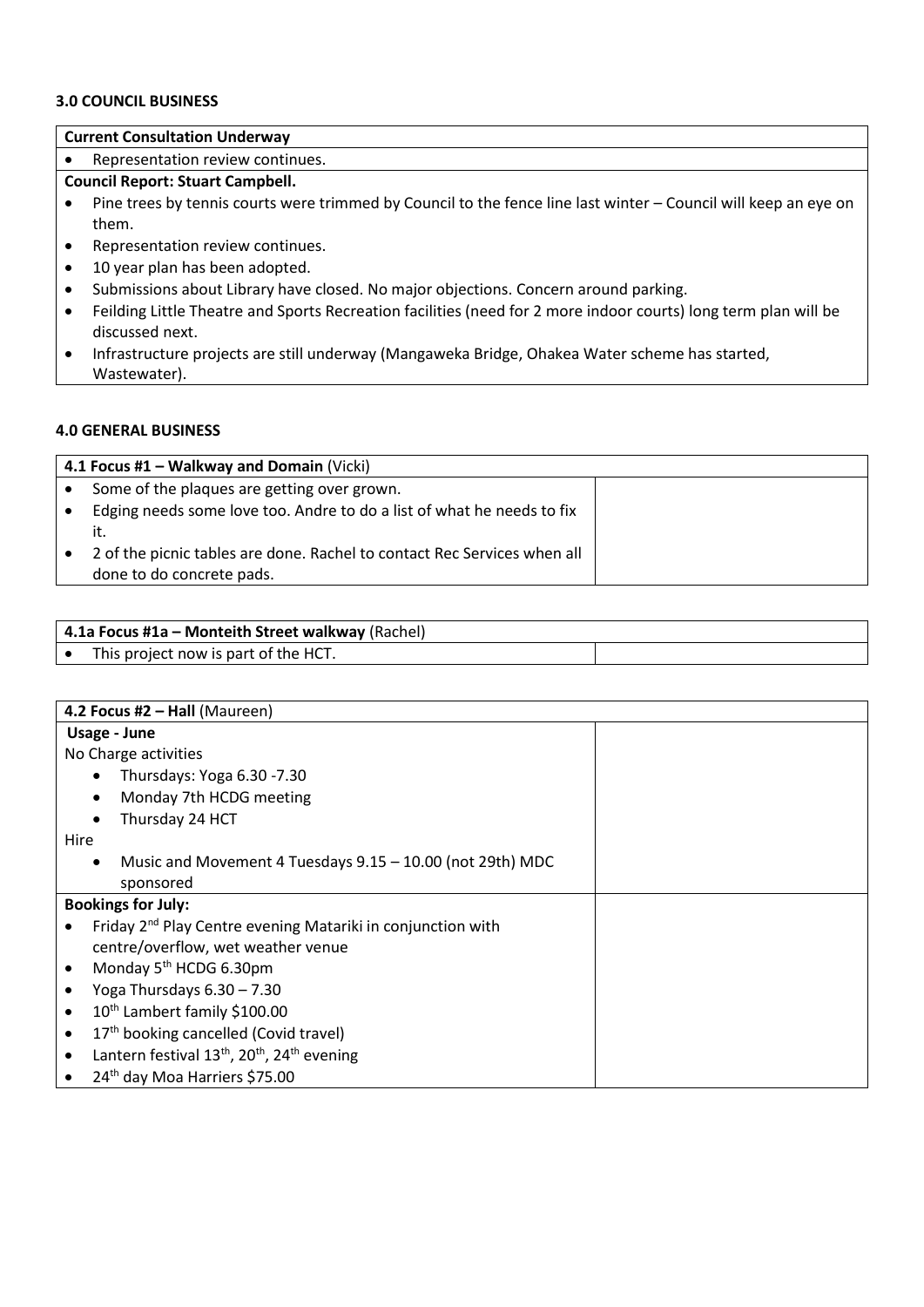|  | <b>Discussion/Activity:</b>                                                                                                                                                    |
|--|--------------------------------------------------------------------------------------------------------------------------------------------------------------------------------|
|  | Following on from handling of donations, such as that received from                                                                                                            |
|  | RWSS – I am now using the invoice template as a record of payment,                                                                                                             |
|  | both for hireage and koha. These invoices/paid record are being stored                                                                                                         |
|  | in dropbox.                                                                                                                                                                    |
|  | Parapet looks to be fixed finally! We haven't had much rain as yet to<br>really test.                                                                                          |
|  | Tables purchased and named. New tables not to be used for art and<br>craft or anything heavy. Black table cloths (light material) are stored in<br>cupboard in female toilets. |
|  | Civil Defence HQ - Halcombe Hall has been identified as one of 3<br>possible HQs for our area.                                                                                 |
|  | Book the Hall out between Lantern Festival dates.                                                                                                                              |

| 4.3 Focus #3 - Cenotaph & Recreational Area (Rachel/Maureen)              |  |  |
|---------------------------------------------------------------------------|--|--|
| <b>History boards</b>                                                     |  |  |
| Sue Simpson is on board to help Maureen.                                  |  |  |
| Painting picnic tables. Rachel's Dad has completed 2 and taken the last 2 |  |  |
| to be water blasted and will paint them.                                  |  |  |
| To be situated: Monteith Street car park end, South end of Levin Street   |  |  |
| and 2 in area by where info boards will be above rugby field.             |  |  |

# **4.3 Subprojects**

| (Richie)<br>Roading |  |
|---------------------|--|
| No report           |  |

| <b>Community get-togethers</b>                                               |                                |
|------------------------------------------------------------------------------|--------------------------------|
| Lantern Festival (Jeannette)                                                 | FB post needs to be changed to |
| Saturday 24 <sup>th</sup> July. If pouring with rain, have food in the hall. | show change of start location. |
| Going into the School newsletters. Have had a couple of RSVPs from FB        |                                |
| page already.                                                                |                                |
| Going to school on Wed to show 12 students who have volunteered to           |                                |
| learn how make lanterns and then they will help with workshops.              |                                |
| Brazen will bring down some braizers.                                        |                                |
| Need volunteers for providing wood - Rachel and Vicki to bring wood.         |                                |
| BBQ booked from Rec Services.                                                |                                |
| Working bee – setting up at Levin Street 2pm. Cordon off the area so when    |                                |
| doing the walk we leave from the Hall go up the walkway to Monteith          |                                |
| Street and then back. (FB post needs to be changed).                         |                                |
| Rachel to organise the sausages to be par-boiled and ready to go. 150        |                                |
| sausages.                                                                    |                                |
| Vicki to make pumpkin soup.                                                  |                                |
| To be purchased: Big can of tomato soup, milo, bread, sauce, mustard,        |                                |
| marshmallows and bamboo sticks, glow sticks and mulled wine.                 |                                |
| Milo went well.                                                              |                                |
| Need a few more helpers. Everyone to ask a few people if they could help.    |                                |
| Rachel's flasks needed.                                                      |                                |
| Rubbish bins.                                                                |                                |

| <b>Cemetery Land (Rachel)</b> |                                                              |  |
|-------------------------------|--------------------------------------------------------------|--|
|                               | Ewes have been vaccinated and will lamb in the next 3 weeks. |  |
|                               |                                                              |  |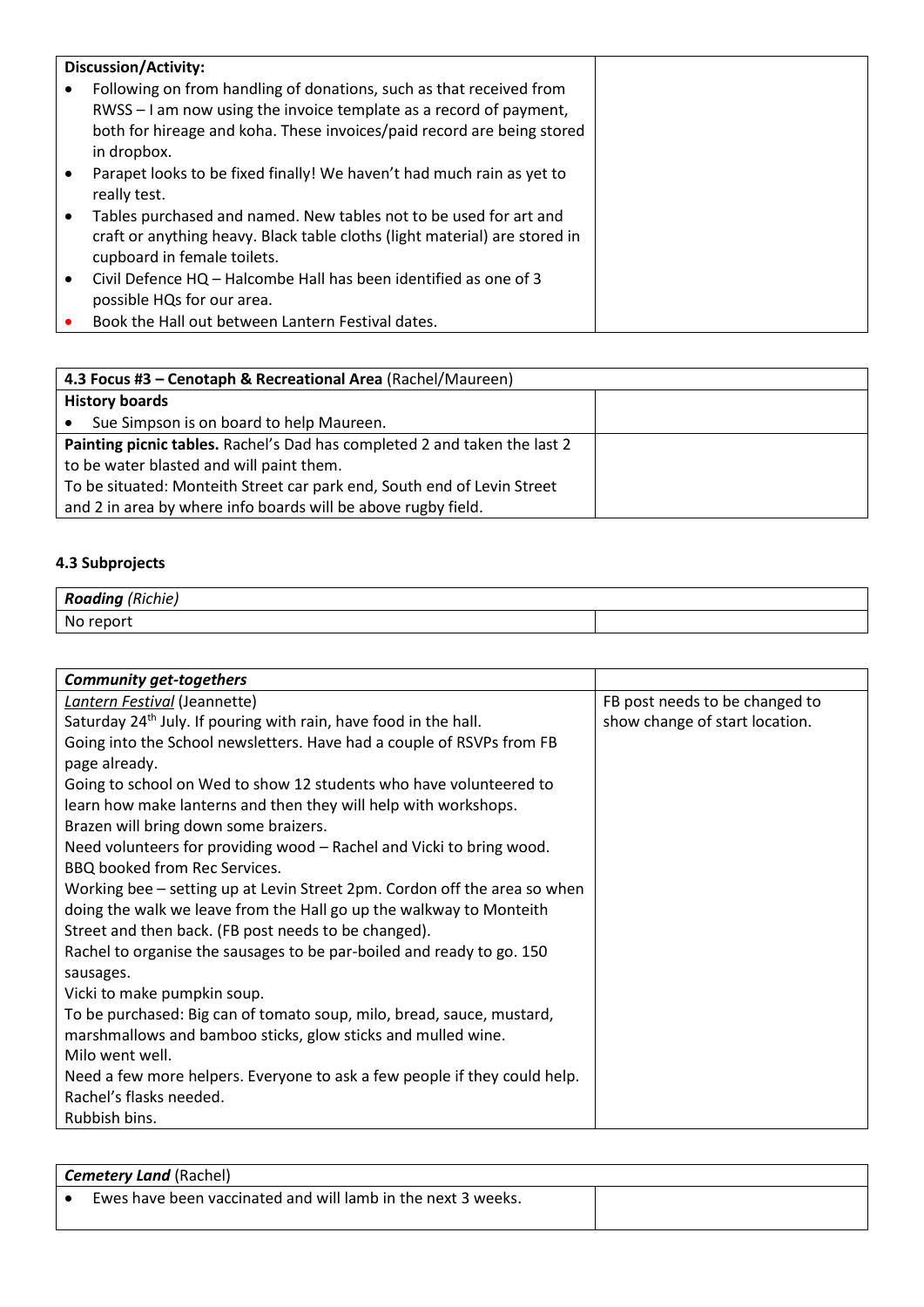| <b>Entrance/Welcome signs (Richie)</b> |  |
|----------------------------------------|--|
| No update. Still to be placed.         |  |

| Phone books (Annie)                                          |                                    |
|--------------------------------------------------------------|------------------------------------|
| Committee would like to see a proof before it goes to print. | Jeannette to ask Annie for a proof |

#### **4.5 Other General Business**

| Water Scheme                    | Not update. |  |
|---------------------------------|-------------|--|
| <b>Recycling</b>                | All good.   |  |
| <b>Halcombe Community Trust</b> | Not update. |  |
| <b>Halcombe Community Fund</b>  | Not update. |  |

## **5.0 COMMUNITY COMMUNICATIONS**

Facebook – Maureen has done instructions for how to do and also how to view a visitor post from a computer. Thank you Maureen! Next step is to create an automatic response to messages which includes a link to "how to" info on the website and pin to the top of the page for a bit and send out on email list.

#### **6.0 OTHER ITEMS**

None.

| Correspondence |                                                                                    |  |
|----------------|------------------------------------------------------------------------------------|--|
|                | Jeff Graham re: Civil Defence.                                                     |  |
| $\bullet$      | Lantern RSVPs.                                                                     |  |
| $\bullet$      | Earthwise Digger Services re: not renewing Council contractor                      |  |
|                | status.                                                                            |  |
| $\bullet$      | Neighbourhood Support Manawatu re: change of email<br>address.                     |  |
|                | Mayor Helen re: Chorus copper withdrawal and Spark PSTN<br>explained.              |  |
| $\bullet$      | Cr Campbell re: trees by tennis courts.                                            |  |
|                | Hall Correspondence                                                                |  |
| $\bullet$      | 8 June James Adamson MDC - I am now sending him a copy of                          |  |
|                | the hall report so he is informed before council.                                  |  |
| $\bullet$      | 8 June James - reply to my email re parapet flashing. He has                       |  |
|                | asked for a timeframe from Rec Services when it will be done.                      |  |
| $\bullet$      | 15 June James reply to my query regarding annual report -                          |  |
|                | MDC cover resurfacing of floors, and we do not need to put a                       |  |
|                | price on the major work required.                                                  |  |
| ٠              | 21 June Rachel Walker hall hire Sunday August 8                                    |  |
| ٠              | 25 June James - on to Rec Services to get flashing on parapet                      |  |
| $\bullet$      | 28 June Jeff Graham - re civil emergency site - hall has been                      |  |
|                | identified as one of three possibilities. This is to be discussed                  |  |
|                | by MDC, so we will wait and see.                                                   |  |
| $\bullet$      | 28 June James – getting someone out as soon as possible –<br>was done immediately! |  |
|                | 8 June James Adamson MDC re flashing on parapet still not in                       |  |
|                | place.                                                                             |  |